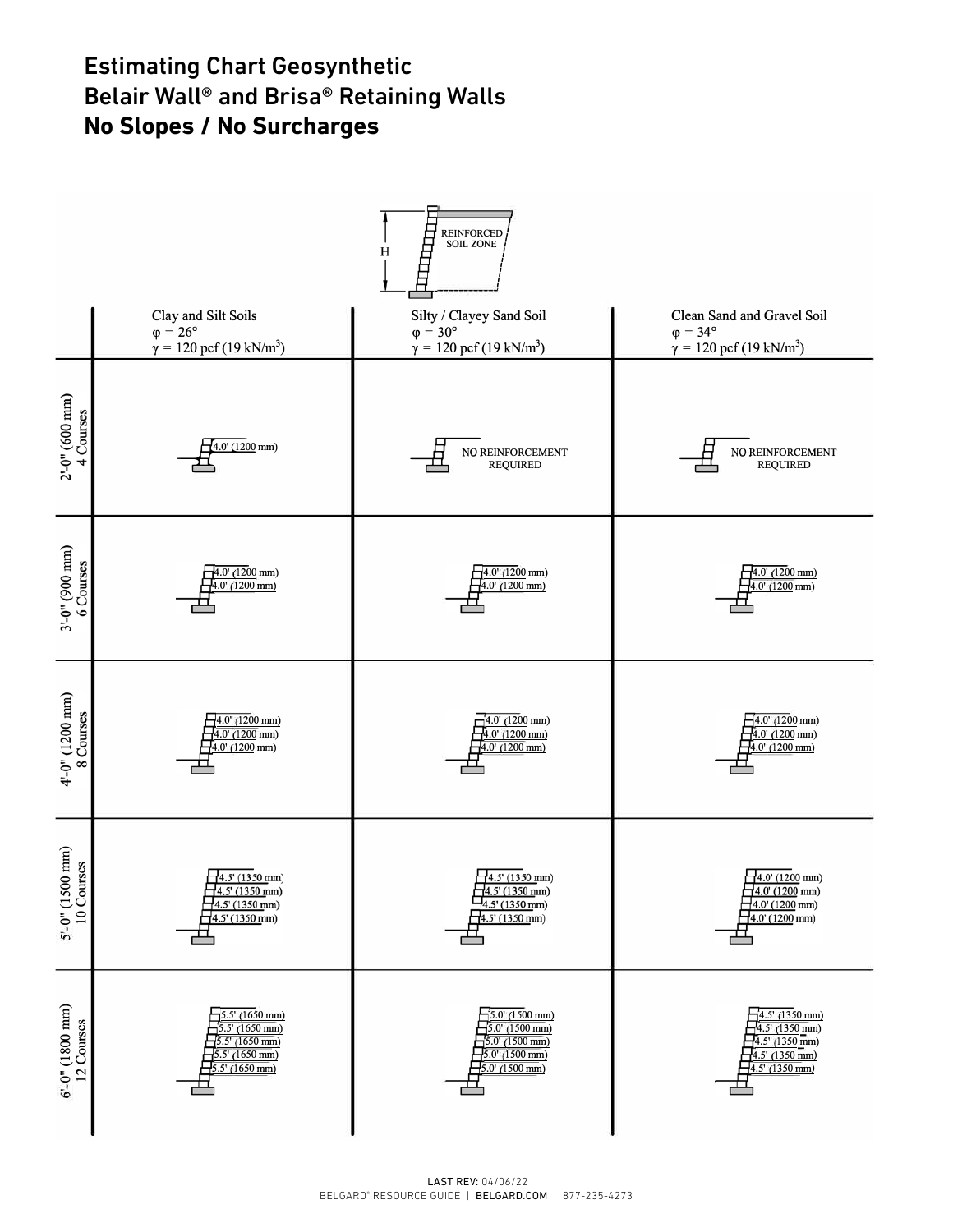#### Estimating Chart Geosynthetic Belair Wall® and Brisa® Retaining Walls **250 PSF Surcharge** rating Chart Geosynthetic<br>r.Wall® and Briea® Betaining Walls with and Brisa. Retaining walls<br>Surcharge

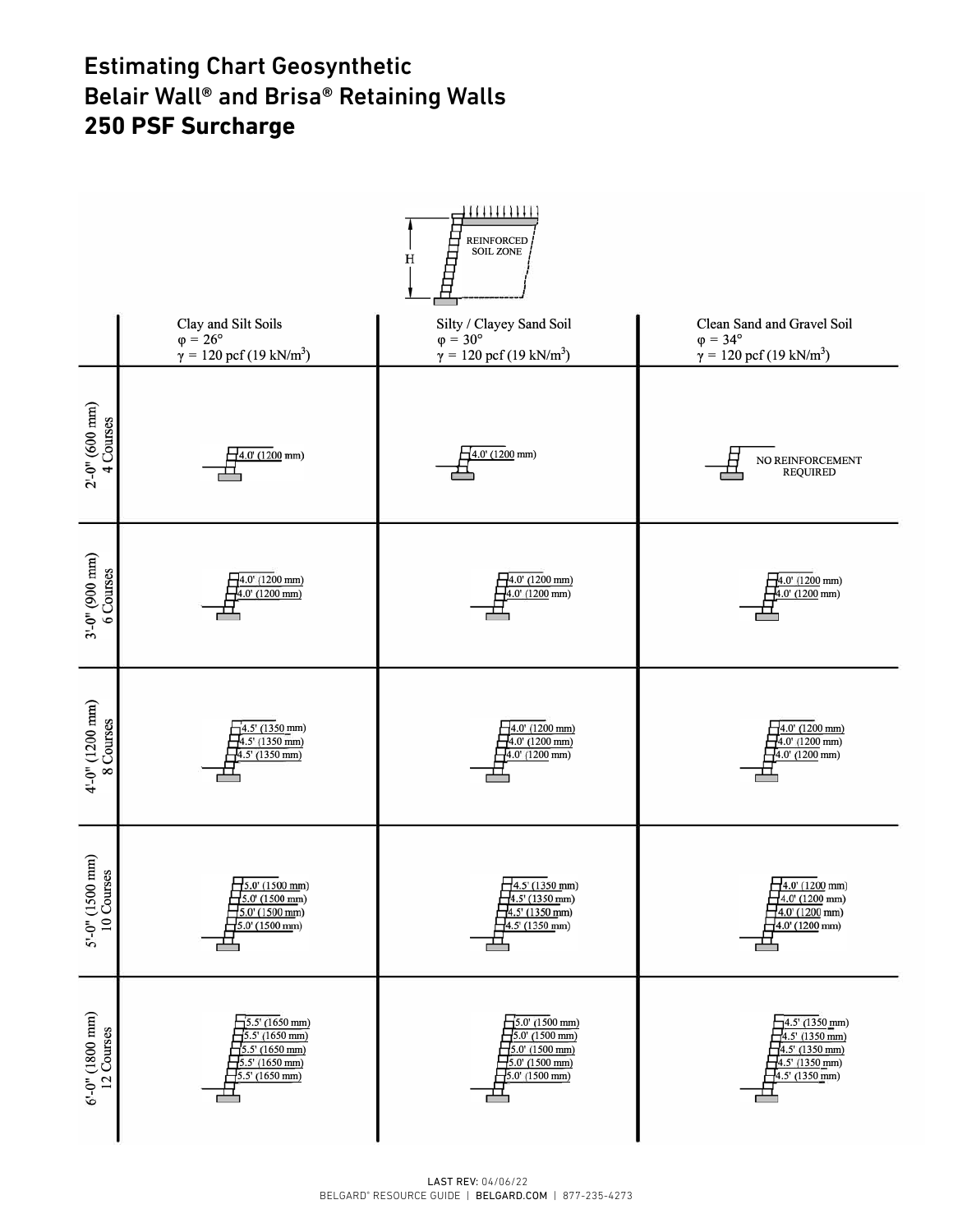# **Estimating Chart Geosynthetic** Belair Wall® and Brisa® Retaining Walls 3:1 Crest Slope

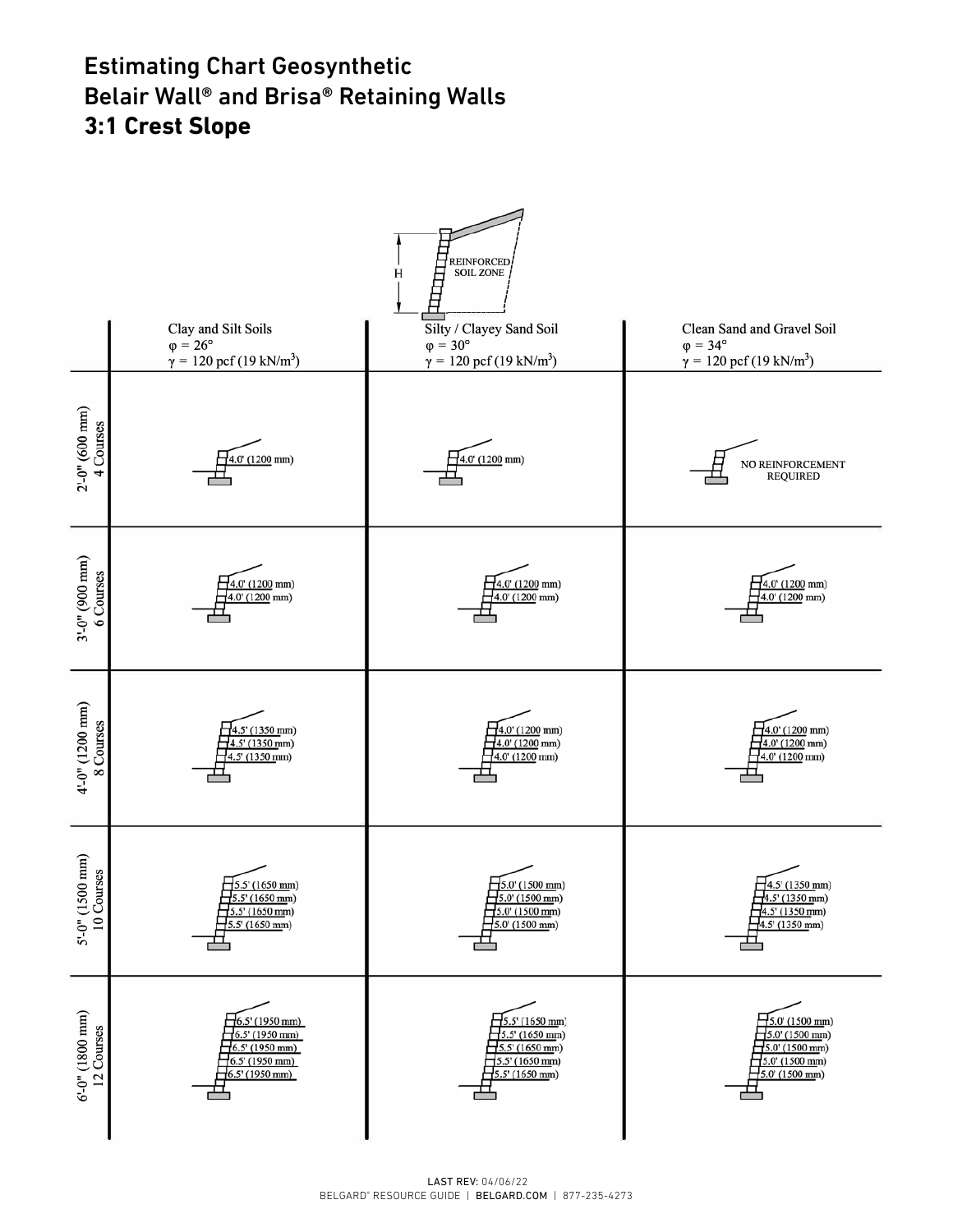## Estimating Chart Structural Backfill Using AnchorPlex® System<br>Palain Wall® and Prizz® Rataining Walls Belair Wall® and Brisa® Retaining Walls<br>No Slope / No Surcharge **No Slope / No Surcharge**

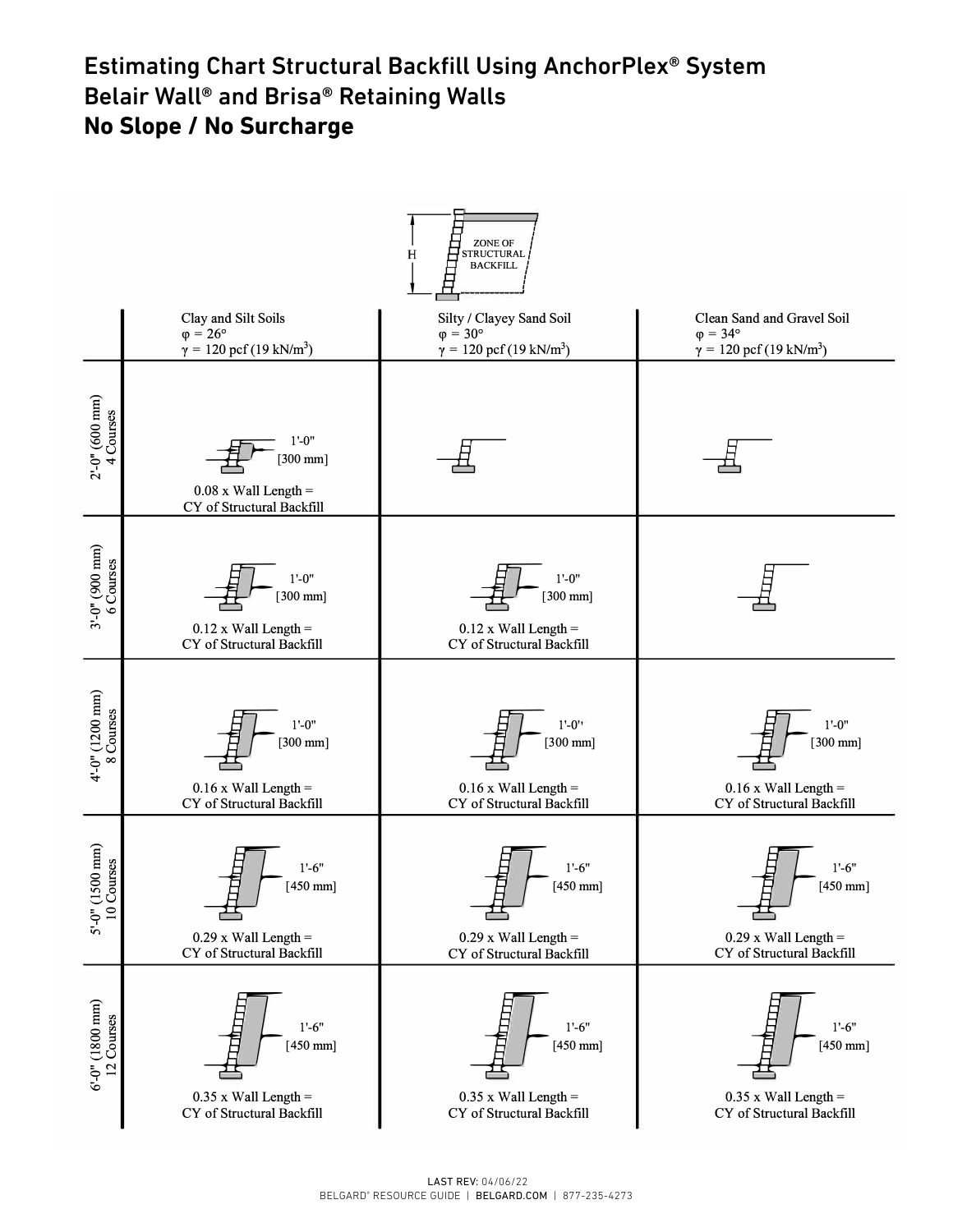# **Estimating Chart Structural Backfill Using AnchorPlex® System with Belair Wall® Retaining Wall Systems**  Belair Wall® and Brisa® Retaining Walls **250 PSF Surcharge**

|                                  |                                                                                                  | . <del>.</del> .<br>ZONE OF<br>$\mathbf H$<br>STRUCTURAL<br>BACKFILL                                  |                                                                                                         |
|----------------------------------|--------------------------------------------------------------------------------------------------|-------------------------------------------------------------------------------------------------------|---------------------------------------------------------------------------------------------------------|
|                                  | Clay and Silt Soils<br>$\varphi = 26^{\circ}$<br>$\gamma = 120 \text{ pcf } (19 \text{ kN/m}^3)$ | Silty / Clayey Sand Soil<br>$\varphi = 30^{\circ}$<br>$\gamma = 120 \text{ pcf } (19 \text{ kN/m}^3)$ | Clean Sand and Gravel Soil<br>$\varphi = 34^{\circ}$<br>$\gamma = 120 \text{ pcf } (19 \text{ kN/m}^3)$ |
| $2'-0''$ (600 mm)<br>4 Courses   | $1' - 0''$<br>$[300$ mm]<br>$0.08$ x Wall Length =<br>CY of Structural Backfill                  |                                                                                                       |                                                                                                         |
| $3'-0''$ (900 mm)<br>6 Courses   | $1'-0''$<br>$[300$ mm]<br>$0.12$ x Wall Length =<br>CY of Structural Backfill                    | $1' - 0''$<br>$[300$ mm]<br>$0.12$ x Wall Length =<br>CY of Structural Backfill                       | $1'-0''$<br>$[300$ mm]<br>$0.12$ x Wall Length =<br>CY of Structural Backfill                           |
| 4'-0" (1200 mm)<br>8 Courses     | $1'-6''$<br>$[450$ mm]<br>$0.24$ x Wall Length =<br>CY of Structural Backfill                    | $1'-0''$<br>$[300$ mm]<br>$0.16$ x Wall Length =<br>CY of Structural Backfill                         | $1' - 0''$<br>$[300$ mm]<br>$0.16$ x Wall Length =<br>CY of Structural Backfill                         |
| 5'-0" (1500 mm)<br>10 Courses    | $2' - 0''$<br>$[600$ mm]<br>$0.39$ x Wall Length =<br>CY of Structural Backfill                  | $1'-6''$<br>$[450 \text{ mm}]$<br>$0.29$ x Wall Length =<br>CY of Structural Backfill                 | $1'-6"$<br>$[450 \text{ mm}]$<br>$0.29$ x Wall Length =<br>CY of Structural Backfill                    |
| $6'-0''$ (1800 mm)<br>12 Courses | $2' - 0''$<br>$[600$ mm]<br>$0.46$ x Wall Length =<br>CY of Structural Backfill                  | $1'-6"$<br>$[450$ mm]<br>$0.35$ x Wall Length =<br>CY of Structural Backfill                          | $1'-6''$<br>$[450$ mm]<br>$0.35$ x Wall Length =<br>CY of Structural Backfill                           |